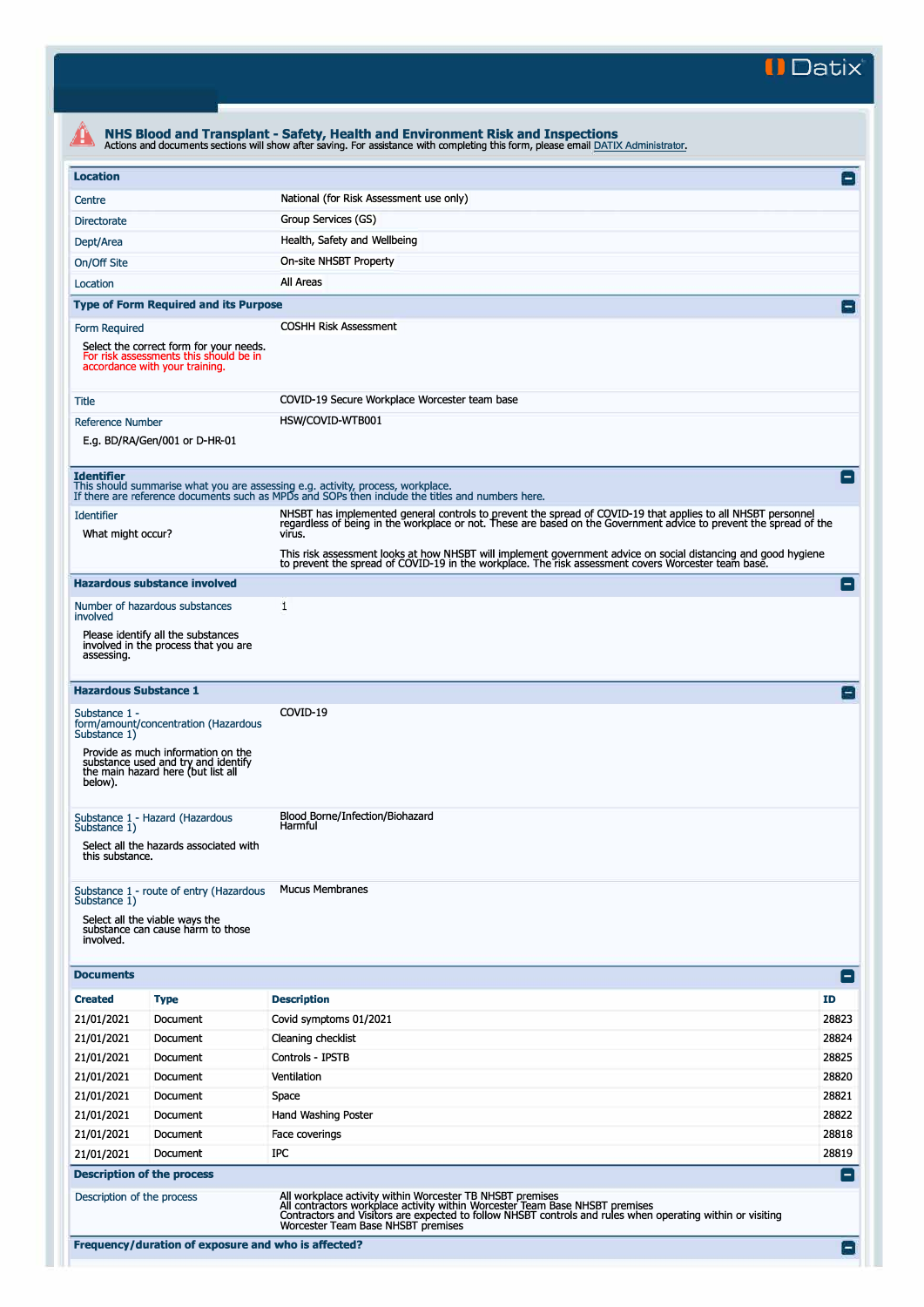Frequency/duration of exposure and who All employees, contractors and visitors can be affected.<br>
is affected? (Frequency/duration of Believed to be transmitted through;<br>
exposure and who is affected?) contact with respirat

Ō

Inherent Risk Grading<br>Inherent risk is an evaluation of the damage that could occur assuming there are no controls are in place or there is catastrophic failure of the controls. It is<br>completed for the activity / assessmen

| <b>Inherent Risk</b>                                                                                                                                                                                                                                                                                                                                                                                                                                                                                                                       |                                                                                                                                                                                                                                                                                                                                                                                                                                                                                                                                                                                                                                                                                                                                                                                                                                                                                                                                                                                                                                                                                                                                                                                                                                                                                                                                                                                                                                                                                                                                                                                                                                                                                                                                                                                                                                                                                                                                                                                                                                                                                                                                                                                                                                                                                                                                                                                                                                                                                                                                                                                                                                                                                                                                                                                                                                                                                                                                                                                                                                                                                                                                                                                                                                                                                                                                            | <b>Impact</b>               |            |                              |                |              |  |  |
|--------------------------------------------------------------------------------------------------------------------------------------------------------------------------------------------------------------------------------------------------------------------------------------------------------------------------------------------------------------------------------------------------------------------------------------------------------------------------------------------------------------------------------------------|--------------------------------------------------------------------------------------------------------------------------------------------------------------------------------------------------------------------------------------------------------------------------------------------------------------------------------------------------------------------------------------------------------------------------------------------------------------------------------------------------------------------------------------------------------------------------------------------------------------------------------------------------------------------------------------------------------------------------------------------------------------------------------------------------------------------------------------------------------------------------------------------------------------------------------------------------------------------------------------------------------------------------------------------------------------------------------------------------------------------------------------------------------------------------------------------------------------------------------------------------------------------------------------------------------------------------------------------------------------------------------------------------------------------------------------------------------------------------------------------------------------------------------------------------------------------------------------------------------------------------------------------------------------------------------------------------------------------------------------------------------------------------------------------------------------------------------------------------------------------------------------------------------------------------------------------------------------------------------------------------------------------------------------------------------------------------------------------------------------------------------------------------------------------------------------------------------------------------------------------------------------------------------------------------------------------------------------------------------------------------------------------------------------------------------------------------------------------------------------------------------------------------------------------------------------------------------------------------------------------------------------------------------------------------------------------------------------------------------------------------------------------------------------------------------------------------------------------------------------------------------------------------------------------------------------------------------------------------------------------------------------------------------------------------------------------------------------------------------------------------------------------------------------------------------------------------------------------------------------------------------------------------------------------------------------------------------------------|-----------------------------|------------|------------------------------|----------------|--------------|--|--|
| Red-Extreme<br>Orange-High                                                                                                                                                                                                                                                                                                                                                                                                                                                                                                                 | <b>Likelihood</b>                                                                                                                                                                                                                                                                                                                                                                                                                                                                                                                                                                                                                                                                                                                                                                                                                                                                                                                                                                                                                                                                                                                                                                                                                                                                                                                                                                                                                                                                                                                                                                                                                                                                                                                                                                                                                                                                                                                                                                                                                                                                                                                                                                                                                                                                                                                                                                                                                                                                                                                                                                                                                                                                                                                                                                                                                                                                                                                                                                                                                                                                                                                                                                                                                                                                                                                          | Negligible                  | Minor      | <b>Moderate</b>              | Major          | Catastrophic |  |  |
| Yellow-Moderate<br>Green-Low                                                                                                                                                                                                                                                                                                                                                                                                                                                                                                               | <b>Almost Certain</b>                                                                                                                                                                                                                                                                                                                                                                                                                                                                                                                                                                                                                                                                                                                                                                                                                                                                                                                                                                                                                                                                                                                                                                                                                                                                                                                                                                                                                                                                                                                                                                                                                                                                                                                                                                                                                                                                                                                                                                                                                                                                                                                                                                                                                                                                                                                                                                                                                                                                                                                                                                                                                                                                                                                                                                                                                                                                                                                                                                                                                                                                                                                                                                                                                                                                                                                      | $\bigcirc$                  | $\bullet$  | $\bullet$                    | $\bullet$      | $\bullet$    |  |  |
|                                                                                                                                                                                                                                                                                                                                                                                                                                                                                                                                            | Likely                                                                                                                                                                                                                                                                                                                                                                                                                                                                                                                                                                                                                                                                                                                                                                                                                                                                                                                                                                                                                                                                                                                                                                                                                                                                                                                                                                                                                                                                                                                                                                                                                                                                                                                                                                                                                                                                                                                                                                                                                                                                                                                                                                                                                                                                                                                                                                                                                                                                                                                                                                                                                                                                                                                                                                                                                                                                                                                                                                                                                                                                                                                                                                                                                                                                                                                                     | $\overline{O}$              | $\bullet$  | $\bullet$                    | $\bullet$      | $\bullet$    |  |  |
|                                                                                                                                                                                                                                                                                                                                                                                                                                                                                                                                            | <b>Possible</b>                                                                                                                                                                                                                                                                                                                                                                                                                                                                                                                                                                                                                                                                                                                                                                                                                                                                                                                                                                                                                                                                                                                                                                                                                                                                                                                                                                                                                                                                                                                                                                                                                                                                                                                                                                                                                                                                                                                                                                                                                                                                                                                                                                                                                                                                                                                                                                                                                                                                                                                                                                                                                                                                                                                                                                                                                                                                                                                                                                                                                                                                                                                                                                                                                                                                                                                            | $\bullet$                   | $\bigcirc$ | $\bullet$                    | $\bullet$      | $\bullet$    |  |  |
|                                                                                                                                                                                                                                                                                                                                                                                                                                                                                                                                            | Unlikely                                                                                                                                                                                                                                                                                                                                                                                                                                                                                                                                                                                                                                                                                                                                                                                                                                                                                                                                                                                                                                                                                                                                                                                                                                                                                                                                                                                                                                                                                                                                                                                                                                                                                                                                                                                                                                                                                                                                                                                                                                                                                                                                                                                                                                                                                                                                                                                                                                                                                                                                                                                                                                                                                                                                                                                                                                                                                                                                                                                                                                                                                                                                                                                                                                                                                                                                   | $\bullet$                   | $\bigcirc$ | $\bigcirc$                   | $\bullet$      | $\bullet$    |  |  |
|                                                                                                                                                                                                                                                                                                                                                                                                                                                                                                                                            | Rare                                                                                                                                                                                                                                                                                                                                                                                                                                                                                                                                                                                                                                                                                                                                                                                                                                                                                                                                                                                                                                                                                                                                                                                                                                                                                                                                                                                                                                                                                                                                                                                                                                                                                                                                                                                                                                                                                                                                                                                                                                                                                                                                                                                                                                                                                                                                                                                                                                                                                                                                                                                                                                                                                                                                                                                                                                                                                                                                                                                                                                                                                                                                                                                                                                                                                                                                       | $\bullet$                   | $\bullet$  | $\bullet$                    | $\overline{O}$ | $\bigcirc$   |  |  |
|                                                                                                                                                                                                                                                                                                                                                                                                                                                                                                                                            |                                                                                                                                                                                                                                                                                                                                                                                                                                                                                                                                                                                                                                                                                                                                                                                                                                                                                                                                                                                                                                                                                                                                                                                                                                                                                                                                                                                                                                                                                                                                                                                                                                                                                                                                                                                                                                                                                                                                                                                                                                                                                                                                                                                                                                                                                                                                                                                                                                                                                                                                                                                                                                                                                                                                                                                                                                                                                                                                                                                                                                                                                                                                                                                                                                                                                                                                            | <b>Rating (initial): 16</b> |            | <b>Risk level (initial):</b> |                |              |  |  |
|                                                                                                                                                                                                                                                                                                                                                                                                                                                                                                                                            |                                                                                                                                                                                                                                                                                                                                                                                                                                                                                                                                                                                                                                                                                                                                                                                                                                                                                                                                                                                                                                                                                                                                                                                                                                                                                                                                                                                                                                                                                                                                                                                                                                                                                                                                                                                                                                                                                                                                                                                                                                                                                                                                                                                                                                                                                                                                                                                                                                                                                                                                                                                                                                                                                                                                                                                                                                                                                                                                                                                                                                                                                                                                                                                                                                                                                                                                            | Extreme                     |            |                              |                |              |  |  |
| <b>Controls in place</b><br>Best practice is to directly link the controls to the hazards they are reducing and to list them in order of preference according to the hierarchy of control i.e.<br>eliminate, substitute, engineering controls, information, instruction (such as SOPs and SSW), training, supervision, health surveillance and Personal Protective<br>Equipment (PPE).<br>Controls in place<br>E.G. "Gloves available to wear-YES"<br>For COSHH assessments please<br>consider other controls e.g. Health<br>Surveillance. | The additional local controls are summarised below:<br>Individuals must;<br>• Not report for work if showing any symptoms of COVID-19 symptoms<br>include high temperature and/or new and continuous cough or a loss<br>of, or change in, your normal sense of taste or smell (anosmia)<br>• Avoid contact with someone who is displaying symptoms of coronavirus (COVID-19)<br>• Avoid use of public transport, when possible<br>. Wash hands regularly as per government and NHSBT advice:<br>- Upon entering and prior to leaving a workplace.<br>- Before and after eating or smoking.<br>- After coughing or sneezing.<br>• Maintain social distancing of 2m from others, whenever possible.<br>• Implement good respiratory hygiene measures when coughing, sneezing,<br>wiping or blowing nose.<br>• Take temperature on arrival and use Clinell wipes to clean<br>thermometer thoroughly after use<br>. Use disposable tissues and dispose of immediately after use into the<br>nearest waste bin or clinical waste bin<br>• Individuals must also wear an appropriate FFP2 face mask<br>• When on site, all Visitors / Contractors to sign in and out<br>Controls - Team Base<br>• Reduce number of staff working in within garage area to maintain<br>social distance guidance - maximum capacity of, with vehicle - 6;<br>without vehicle $-8$ .<br>• Reduce number of staff working in within Stores to maintain social<br>distance guidance - maximum capacity of 3<br>• Reduce number of staff working in office to maintain social<br>distance guidance – maximum capacity of 2<br>Reduce number of staff in kitchen area (1 at a atime) / staff room (4 total) to maintain social distance<br>· Ensure fresh air ventilation at all times<br>• Ensure all shared touchpoints, inclusive of door handles, printer<br>control panel, keyboards, water boiler, cupboard door handles, microwave controls, fridge door toilet doors, toilet<br>flushes etc are cleaned on a regular, daily basis.<br>Cleaning equipment has made available in work areas; i.e. Clinell<br>wipes, hand sanitizer<br>· Reduced number of meetings, but if held, reduced numbers attending,<br>and strict social distancing must be maintained<br>• Encourage office-based individuals to work from home, wherever<br>possible<br>• adjust Workstation layout to accommodate social distancing quidance and avoid face to face working<br>• Increase ventilation within the shared office areas<br>· Rearrange areas to allow more space between workstations<br>• Variety of signs to remind staff about social distancing, wearing a<br>face mask, increase ventilation and good hand washing techniques.<br>. Good housekeeping and hygiene to be maintained in the workplace.<br>• Daily communications to emphasise social distancing.<br>• Equipment moved or rearranged to create larger walkways to help with<br>social distancing<br>• Individuals may use alternative work areas (i.e. small offices),<br>that allow the individuals to work either in isolation or to<br>maintain 2m social distancing.<br>• Cleaning logs to be completed, signed, dated and records retained.<br>• All face masks to be disposed of in clinical waste bins<br>Managers must;<br>• Ensure these measures are implemented and maintained at all times. |                             |            |                              |                |              |  |  |
|                                                                                                                                                                                                                                                                                                                                                                                                                                                                                                                                            | 1 JULY 2021 review - no changes to controls but 21/22 colleagues have been vaccinated against COVID19.                                                                                                                                                                                                                                                                                                                                                                                                                                                                                                                                                                                                                                                                                                                                                                                                                                                                                                                                                                                                                                                                                                                                                                                                                                                                                                                                                                                                                                                                                                                                                                                                                                                                                                                                                                                                                                                                                                                                                                                                                                                                                                                                                                                                                                                                                                                                                                                                                                                                                                                                                                                                                                                                                                                                                                                                                                                                                                                                                                                                                                                                                                                                                                                                                                     |                             |            |                              |                |              |  |  |
|                                                                                                                                                                                                                                                                                                                                                                                                                                                                                                                                            | 21/01/2022 Reviewed with line manager and happy with all the controls in place. No changes required.                                                                                                                                                                                                                                                                                                                                                                                                                                                                                                                                                                                                                                                                                                                                                                                                                                                                                                                                                                                                                                                                                                                                                                                                                                                                                                                                                                                                                                                                                                                                                                                                                                                                                                                                                                                                                                                                                                                                                                                                                                                                                                                                                                                                                                                                                                                                                                                                                                                                                                                                                                                                                                                                                                                                                                                                                                                                                                                                                                                                                                                                                                                                                                                                                                       |                             |            |                              |                |              |  |  |
| <b>Emergency Preparedness</b>                                                                                                                                                                                                                                                                                                                                                                                                                                                                                                              |                                                                                                                                                                                                                                                                                                                                                                                                                                                                                                                                                                                                                                                                                                                                                                                                                                                                                                                                                                                                                                                                                                                                                                                                                                                                                                                                                                                                                                                                                                                                                                                                                                                                                                                                                                                                                                                                                                                                                                                                                                                                                                                                                                                                                                                                                                                                                                                                                                                                                                                                                                                                                                                                                                                                                                                                                                                                                                                                                                                                                                                                                                                                                                                                                                                                                                                                            |                             |            |                              |                |              |  |  |
| Storage and disposal / accidental release<br>and fire fighting requirements                                                                                                                                                                                                                                                                                                                                                                                                                                                                | N/A                                                                                                                                                                                                                                                                                                                                                                                                                                                                                                                                                                                                                                                                                                                                                                                                                                                                                                                                                                                                                                                                                                                                                                                                                                                                                                                                                                                                                                                                                                                                                                                                                                                                                                                                                                                                                                                                                                                                                                                                                                                                                                                                                                                                                                                                                                                                                                                                                                                                                                                                                                                                                                                                                                                                                                                                                                                                                                                                                                                                                                                                                                                                                                                                                                                                                                                                        |                             |            |                              |                |              |  |  |
| <b>First Aid Measures</b>                                                                                                                                                                                                                                                                                                                                                                                                                                                                                                                  | If individuals are displaying any symptoms of COVID-19 as listed above, inform the Line Manager, individual<br>concerned to go home and follow government guidelines.                                                                                                                                                                                                                                                                                                                                                                                                                                                                                                                                                                                                                                                                                                                                                                                                                                                                                                                                                                                                                                                                                                                                                                                                                                                                                                                                                                                                                                                                                                                                                                                                                                                                                                                                                                                                                                                                                                                                                                                                                                                                                                                                                                                                                                                                                                                                                                                                                                                                                                                                                                                                                                                                                                                                                                                                                                                                                                                                                                                                                                                                                                                                                                      |                             |            |                              |                |              |  |  |
| Final risk Grading<br>Residual risk is an evaluation of the damage that could occur after taking into account the effectiveness of current controls. It is completed for the activity /<br>assessment as a whole.                                                                                                                                                                                                                                                                                                                          |                                                                                                                                                                                                                                                                                                                                                                                                                                                                                                                                                                                                                                                                                                                                                                                                                                                                                                                                                                                                                                                                                                                                                                                                                                                                                                                                                                                                                                                                                                                                                                                                                                                                                                                                                                                                                                                                                                                                                                                                                                                                                                                                                                                                                                                                                                                                                                                                                                                                                                                                                                                                                                                                                                                                                                                                                                                                                                                                                                                                                                                                                                                                                                                                                                                                                                                                            |                             |            |                              |                |              |  |  |
| <b>Residual Risk</b>                                                                                                                                                                                                                                                                                                                                                                                                                                                                                                                       |                                                                                                                                                                                                                                                                                                                                                                                                                                                                                                                                                                                                                                                                                                                                                                                                                                                                                                                                                                                                                                                                                                                                                                                                                                                                                                                                                                                                                                                                                                                                                                                                                                                                                                                                                                                                                                                                                                                                                                                                                                                                                                                                                                                                                                                                                                                                                                                                                                                                                                                                                                                                                                                                                                                                                                                                                                                                                                                                                                                                                                                                                                                                                                                                                                                                                                                                            | Impact                      |            |                              |                |              |  |  |

| lesiduai kisk                               |                       | Impact            |              |          |              |              |
|---------------------------------------------|-----------------------|-------------------|--------------|----------|--------------|--------------|
| Red-Extreme                                 | <b>Likelihood</b>     | <b>Negligible</b> | <b>Minor</b> | Moderate | <b>Major</b> | Catastrophic |
| Orange-High<br>Yellow-Moderate<br>Green-Low | <b>Almost Certain</b> |                   |              |          |              | $\bullet$    |
|                                             | Likely                |                   |              |          |              | $\bullet$    |